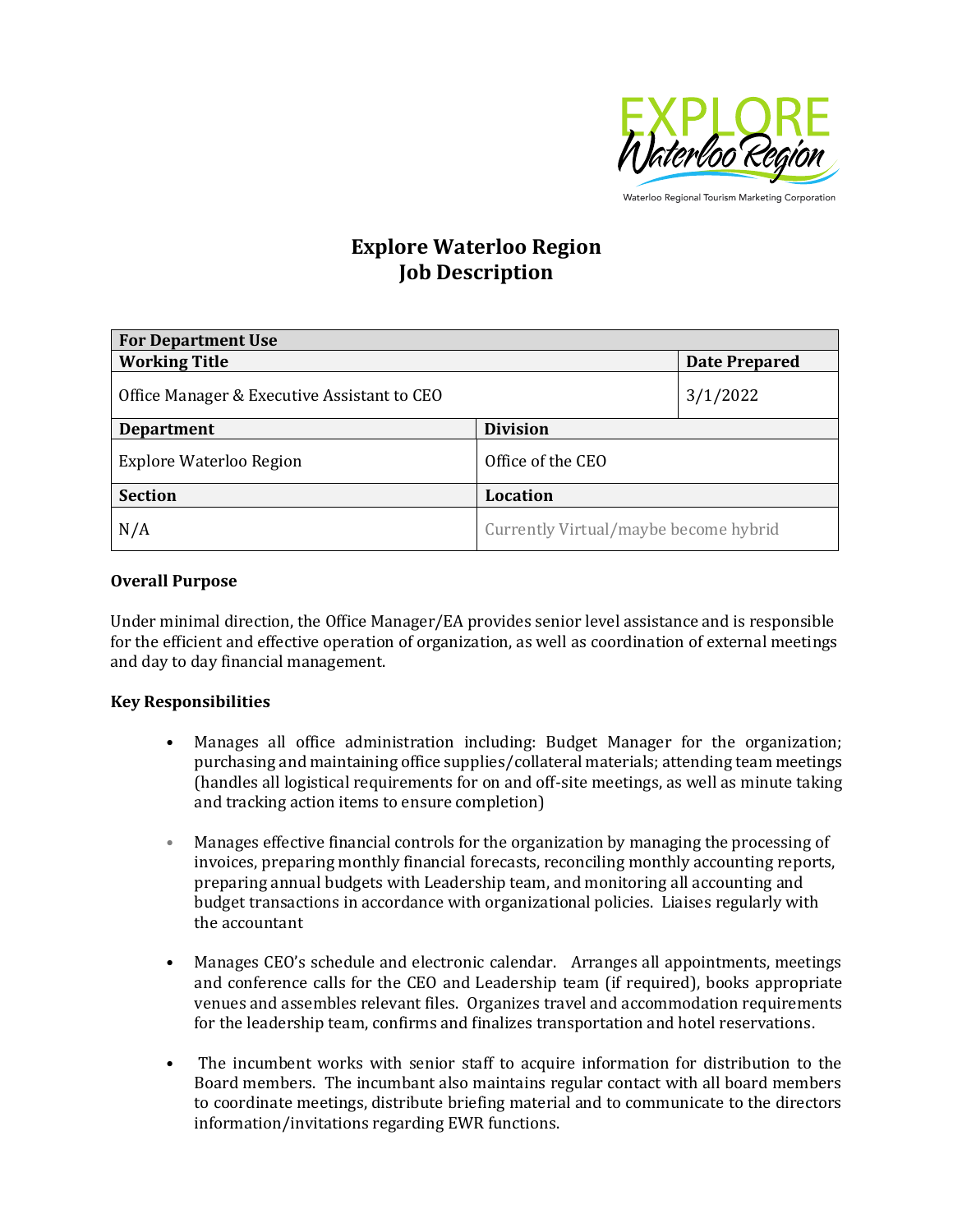- Ensure the timely and accurate acquisition of material to be forwarded to our Board and Committees by cultivating and maintaining a "sense of urgency" relationship with the leadership team and staff. Ensure the timely and accurate delivery of material to our Board by effectively acquiring the material in sufficient time for delivery and review by the directors.
- Contribute to running productive board by managing all logistical arrangements, including the coordination and scheduling of meetings, facility requirements, etc. Responsible for compiling and maintaining all Board records.
- Assists Leadership team with various administrative projects such as member outreach, data entry, managing collateral inventory and event planning.
- Assists team with trade show registration and booth co-ordination

## **Required Knowledge, Skills, and Abilities**

- Proficient in Microsoft Suite Powerpoint, Excel, Word, Outlook, CRM Management
- Knowledge of html and CMS (Wordpress)
- Proven communication skills (verbal and written)
- Customer service experience
- Demonstrated ability to multi-task and prioritize
- Significant budget management experience
- Knowledge of financial software an asset

## **Education and Experience**

- Post secondary education or equivalent combination of education/experience in office administration
- A minimum of 5 years of experience in a senior administrative/financial role

## **Conclusion**

This job description is intended to convey information essential to understanding the scope of the job and the general nature and level of work performed by jobholders within this job. But, this job description is not intended to be an exhaustive list of qualifications, skills, efforts, duties, responsibilities or working conditions associated with the position.

## **Reporting Relationships**

**This Job Reports to:**

CEO, Explore Waterloo Region

## **Job Titles and number of incumbents reporting to this job:**

n/a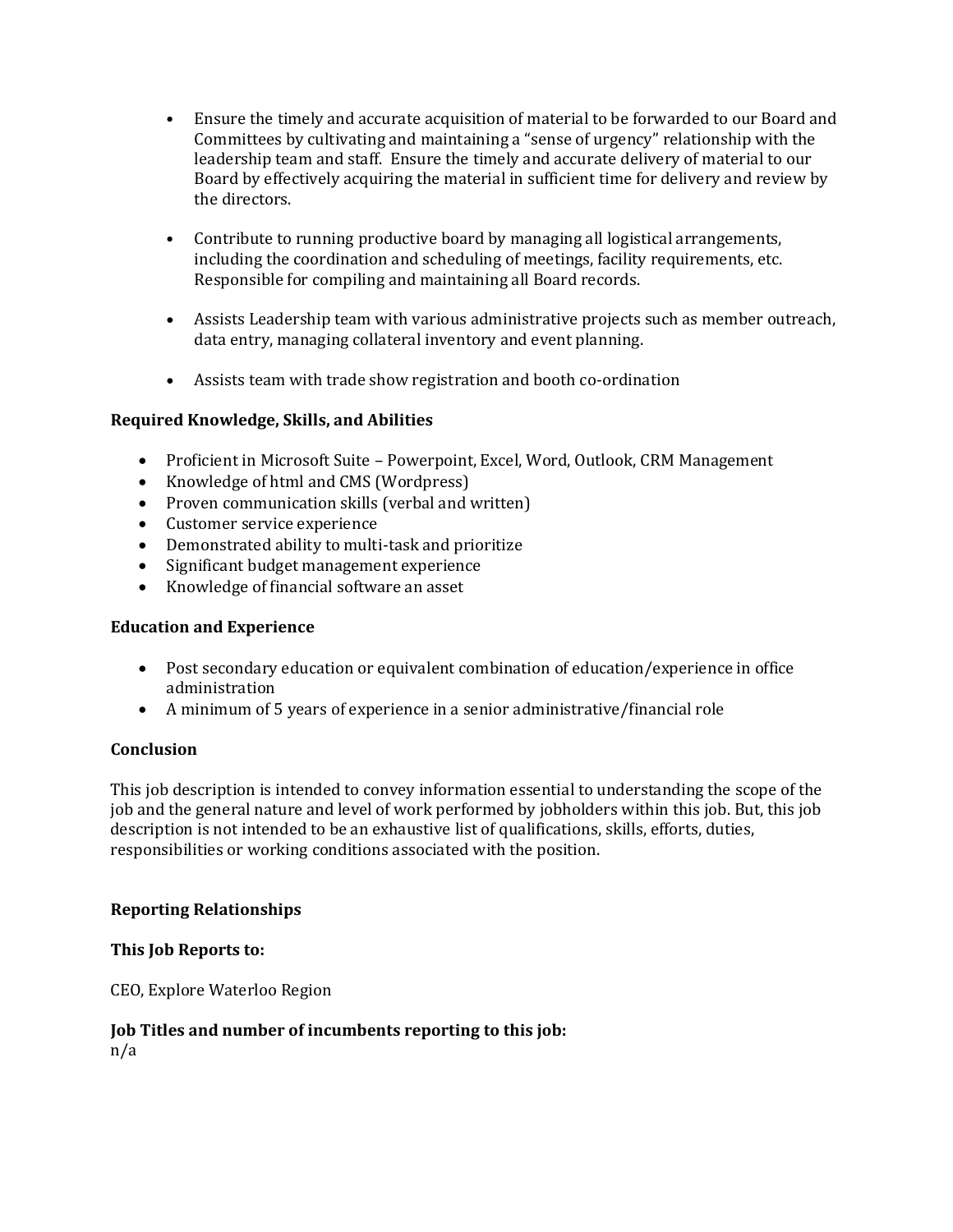## **Contacts (Typical)**

Develops/maintain excellent working relationships with senior officials, staff and Board members. Daily contact and teamwork with Senior Management team. Responds with discretion to enquiries from public, private industry, external stakeholders. Deals tactfully and diplomatically with Media. Deals often with hotels and conference facilities when booking venues. Daily contact with the general public, private and public sector pertaining to organization business. Regular contact with both internal and external stakeholders and groups.

#### **Innovation**

The typical **creativity and problem solving** required in this job include:

Solves scheduling, travel and other administrative issues, e.g. regularly makes travel arrangements (air and hotel) for business trips that cover multiple days and locations (in-province, out of province and international) where time lines are critical (connecting flights to ensure CEO and/or senior staff arrives before start of meeting/conference). May need to search different airlines and hotels for appropriate travel times and rates ensuring points are used to cover travel.

The Office Manager/EA must often provide solutions for the delivery and acquisition of board briefing material for upcoming meetings. Often material for meetings is not available at the time of mailing and another means of delivery of the material must be determined. This would entail contacting the directors and advising of forthcoming materials in preparation for their upcoming meeting

## **Decision Making**

The usual types of **decisions made in this job and the types of problems or decisions that must be referred** to a supervisor include:

Board Relation decisions are typically discussed with the CEO and the Board Chair. Examples would include: rescheduling of meetings, rearrangement of agenda items and determining deadlines; review and acceptance of materials for board and committee review.

Office of the CEO - Decisions are typically about how to make the best use of the CEO's time given CEO's priorities and preferences. For example, coordinating schedules; arranging travel; determining what information needs the CEO's review; and delegating tasks, responding to inquiries, and scheduling meetings on behalf of the CEO.

#### **Specialized Knowledge/Skills and Education required: (Formal education or designations required)**

- Demonstrated leadership skills
- Excellent interpersonal and communication skills
- Must be very organized and have demonstrated excellent judgment
- Superior ability to understand and manage multiple priorities
- High level of discretion (keep sensitive information confidential)
- Ability to work well under stress and meet critical deadlines
- Problem Solving
- Ability to deal with all levels of senior management with diplomacy, tact and discretion